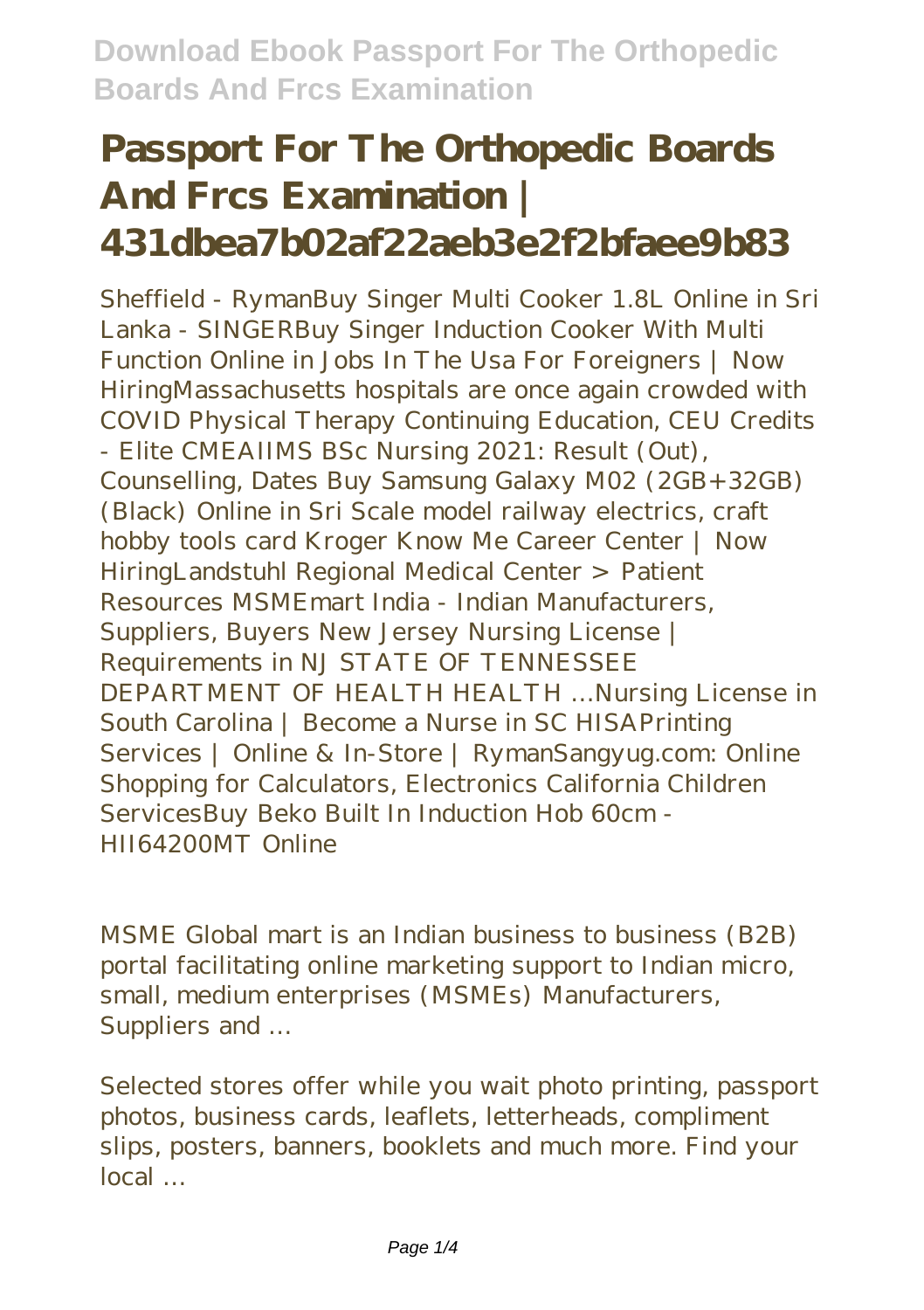As the program winds down, he should take steps toward licensure. He/she will need to have a 2 by 2 passport type photo taken. He/she will need to read the state's nursing  $l$ aws and

4. Clearance from other state X-Ray Certification Boards (Required only if licensed in other states) 5. Fees. See page one of the application. All fees are non-refundable. 6. Submit a …

Kroger is the largest supermarket chain in North America with 2,460 stores and 343,000 employees. Kroger is second only to Walmart when it comes to general retail. Krogers has …

A growing surge of COVID-19 patients is stressing already packed hospitals and causing more cancellations of elective procedures. "We have a severe bed shortage crisis," said UMass …

AIIMS Nursing Result 2021 for BSc Hons (first phase) has been released on January 5, 2021. The list of the candidates eligible for the first round of online seat allocation for the BSc (Hons) …

Physical Address: The Big Bang- Ngara, Opp. Rainbow Plaza, near the National Museum, next to Shirika Co-Op Hse. Phone:+254 715 177 456 / +254 734 332 084 / +254 773 574 976 Email: …

Top 15 Jobs With Good Pay In USA For Foreigner - Global … Posted: (6 days ago) Jul 20, 2021 · A plumber is one of the 15 top jobs with good pay in the USA for foreigners currently. 3. …

Jan. 4, 2021. COVID-19 vaccinations begin for Landstuhl Regional Medical Center . LANDSTUHL, Germany — Page 2/4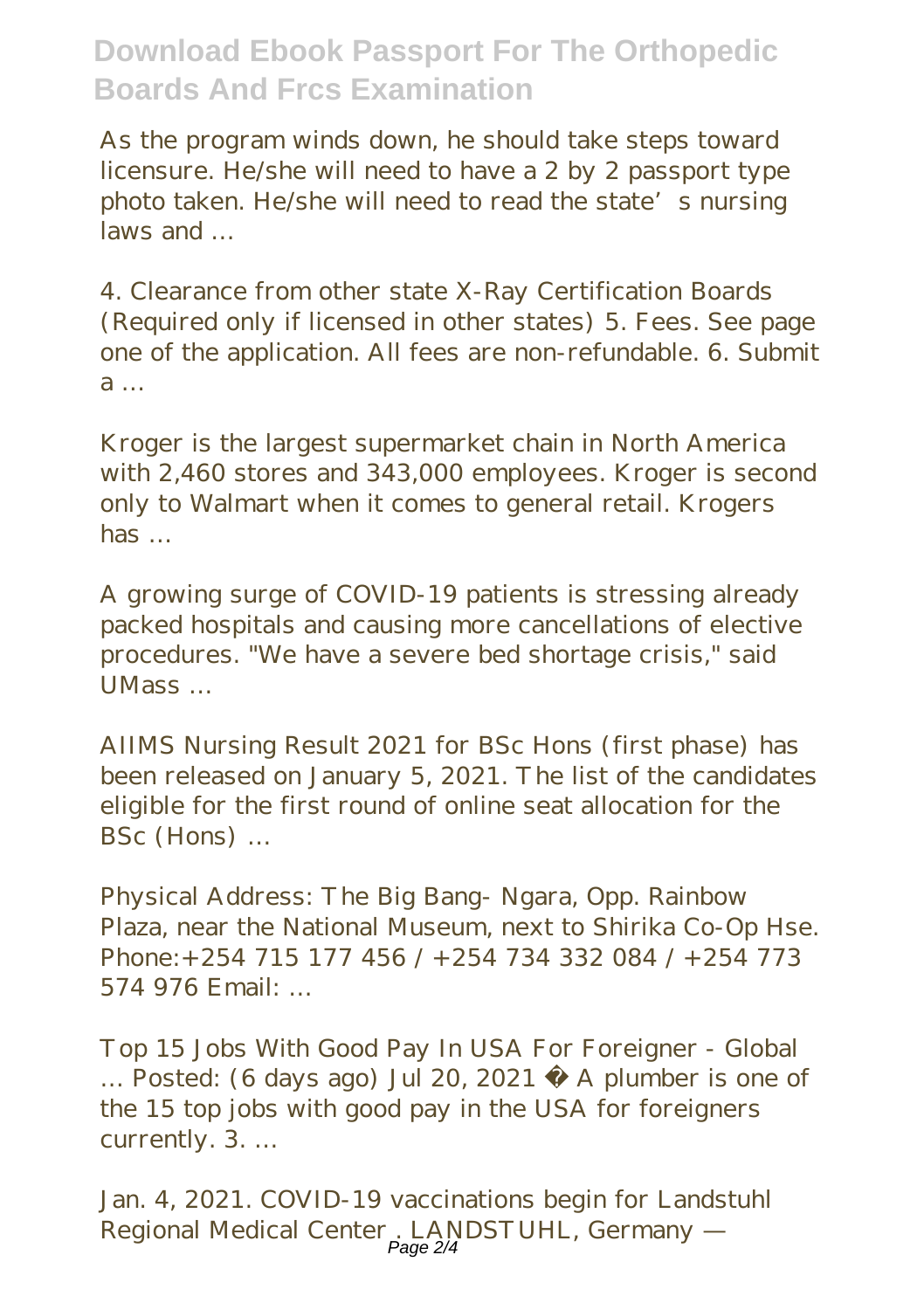Landstuhl Regional Medical Center conducted its first inoculations …

Compare Singer Multi Cooker 1.8L prices and buy online, we have a wide range of Kitchen Appliances from Singer brand. Shop online now and we deliver at your doorstep

No matter how the requirements change, check off your CE in the confidence that your courses are approved by state boards. Why students choose Elite Physical Therapy Elite continuing …

Keep In Touch Railwayscenics 14 Woodsage Drive GILLINGHAM Dorset SP8 4UF United Kingdom +44 (0) 1747 826269. Contact Us

Compare Beko Built In Induction Hob 60cm - HII64200MT prices and buy online, we have a wide range of Kitchen Appliances from Beko brand. Shop online now and we deliver at your …

Nursing License Requirements in SC: Become a Nurse in South Carolina! The South Carolina Board of Nursing licenses LPN and RNs. South Carolina has 64,480 nurses, according to data …

Foot Rests Wrist Rests Back Support Orthopedic Seating Adjustable Desks Filing Cabinets Bookcases and Storage Drawers and Cupboards Filing and Folders Office Accessories Desk …

Compare Singer Induction Cooker With Multi Function prices and buy online, we have a wide range of Kitchen Appliances from Singer brand. Shop online now and we deliver at your doorstep

For more information, call 619-528-4000 or send us an